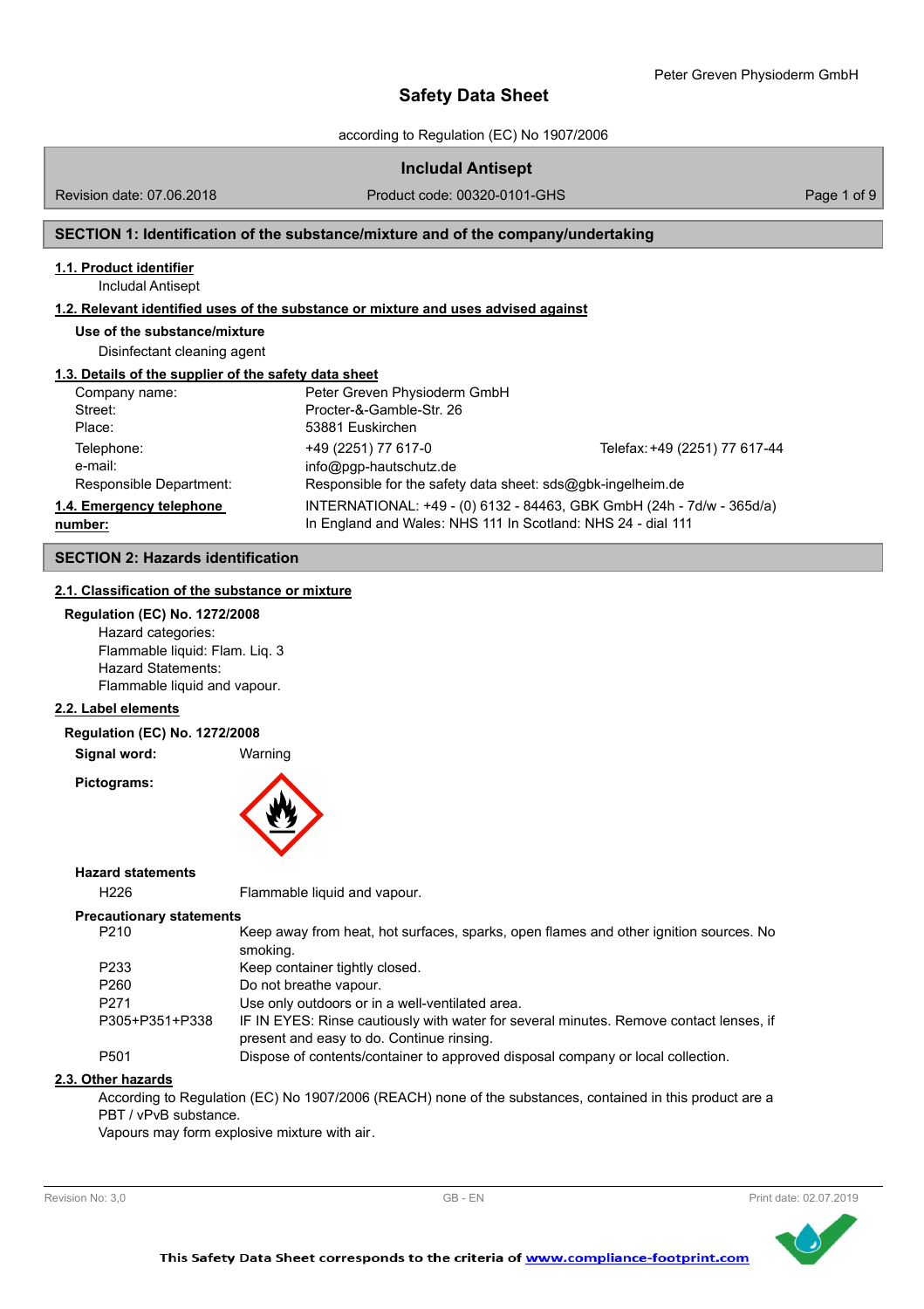according to Regulation (EC) No 1907/2006

## **Includal Antisept**

Revision date: 07.06.2018

Product code: 00320-0101-GHS Product code: 00320-0101-GHS

# **SECTION 3: Composition/information on ingredients**

# **3.2. Mixtures**

**Chemical characterization**

Alcoholic solution

## **Hazardous components**

| CAS No  | l Chemical name                                 |           | Quantity  |  |
|---------|-------------------------------------------------|-----------|-----------|--|
|         | IEC No                                          | Ilndex No | IREACH No |  |
|         | <b>IGHS Classification</b>                      |           |           |  |
| 64-17-5 | Ethanol                                         |           | < 50 %    |  |
|         | 1200-578-6<br>603-002-00-5<br>101-2119457610-43 |           |           |  |
|         | Flam. Liq. 2, Eye Irrit. 2; H225 H319           |           |           |  |

Full text of H and EUH statements: see section 16.

#### **Further Information**

Specific concentration limits Ethanol  $C > 50\% = > H319$ 

# **SECTION 4: First aid measures**

#### **4.1. Description of first aid measures**

#### **General information**

Remove contaminated soaked clothing immediately. If you feel unwell, seek medical advice.

#### **After inhalation**

Move to fresh air in case of accidental inhalation of vapours. In the event of symptoms refer for medical treatment.

#### **After contact with skin**

Wash with water and soap as a precaution.

### **After contact with eyes**

Rinse immediately with plenty of water, also under the eyelids, for at least 15 minutes. If eye irritation persists, consult a specialist.

### **After ingestion**

Do not induce vomiting. Rinse out mouth and give plenty of water to drink. Never give anything by mouth to an unconscious person. Summon a doctor immediately. Induce vomiting only upon the advice of a physician.

#### **4.2. Most important symptoms and effects, both acute and delayed**

Watch out. Beware, hazard of foam aspiration. Contact with eyes may cause irritation. Inhalation of vapours in high concentration can cause narcotic effects . May cause irritation of the mucous membranes.

#### **4.3. Indication of any immediate medical attention and special treatment needed** Treat symptoms.

# **SECTION 5: Firefighting measures**

Revision No: 3.0 **CB - EN** GB - EN Print date: 02.07.2019

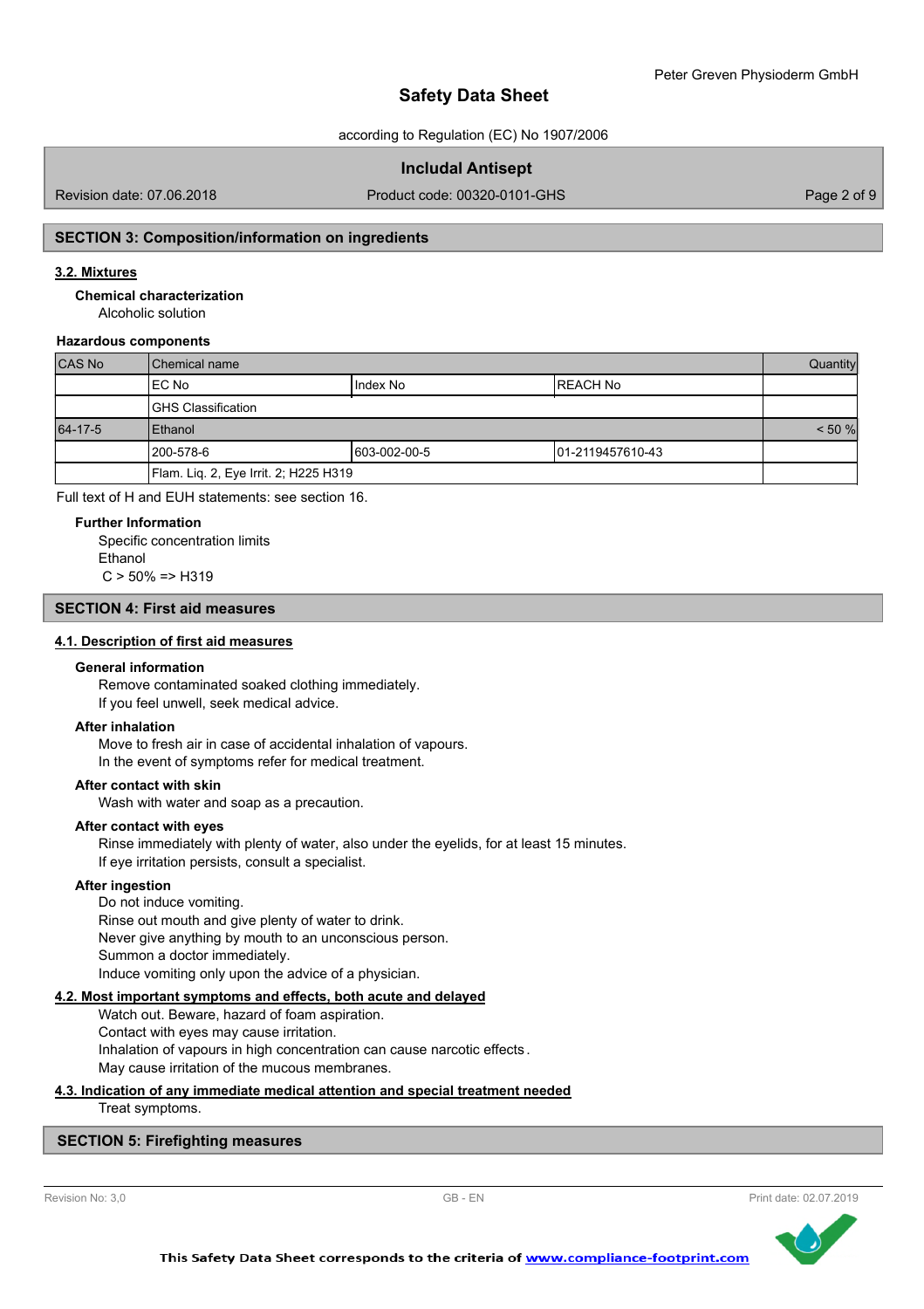according to Regulation (EC) No 1907/2006

# **Includal Antisept**

Revision date: 07.06.2018

Product code: 00320-0101-GHS Product code: 00320-0101-GHS

# **5.1. Extinguishing media**

# **Suitable extinguishing media**

Alcohol-resistant foam, dry chemical, carbon dioxide (CO2), water-spray.

### **Unsuitable extinguishing media**

Full water jet.

## **5.2. Special hazards arising from the substance or mixture**

Fire may produce:

carbon monoxide and carbon dioxide

# **5.3. Advice for firefighters**

Use breathing apparatus with independent air supply. Protective suit.

#### **Additional information**

Vapours are heavier than air and spread along ground. The vapour/air mixture is explosive, even in empty, uncleaned receptacles. Cool containers at risk with water spray jet. Fire residues and contaminated firefighting water must be disposed of in accordance with the local regulations.

## **SECTION 6: Accidental release measures**

# **6.1. Personal precautions, protective equipment and emergency procedures**

In case of vapour formation use respirator. Ensure adequate ventilation. Use personal protective clothing. Keep away sources of ignition.

#### **6.2. Environmental precautions**

Do not discharge into the drains/surface waters/ground water.

## **6.3. Methods and material for containment and cleaning up**

Soak up with inert absorbent material (e.g. sand, silica gel, acid binder, universal binder). Shovel into suitable container for disposal.

#### **6.4. Reference to other sections**

Observe protective instructions (see Sections 7 and 8). Information for disposal see section 13.

### **SECTION 7: Handling and storage**

## **7.1. Precautions for safe handling**

#### **Advice on safe handling**

Keep container tightly closed. Ensure adequate ventilation. Avoid contact with skin, eyes and clothing.

## **Advice on protection against fire and explosion**

Do not smoke - volatile.

Do not spray on a naked flame or any other incandescent material.

#### **7.2. Conditions for safe storage, including any incompatibilities**

#### **Requirements for storage rooms and vessels**

Keep container tightly closed in a dry, cool and well-ventilated place.

#### **Hints on joint storage**

Incompatible with oxidizing agents.

#### **Further information on storage conditions**

Keep away from food, drink and animal feeding stuffs.

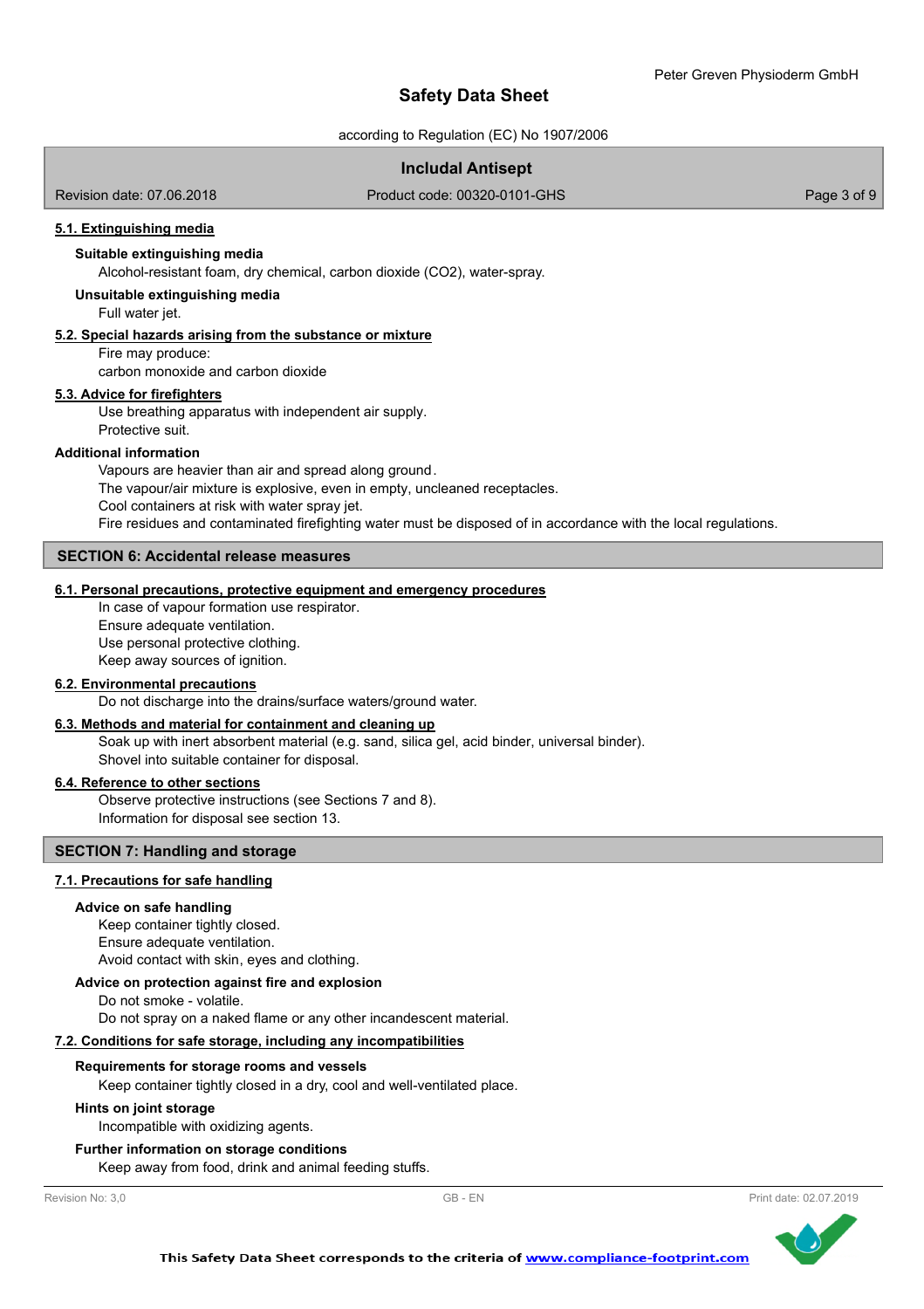according to Regulation (EC) No 1907/2006

# **Includal Antisept**

Revision date: 07.06.2018

Product code: 00320-0101-GHS Product code: 00320-0101-GHS

# **7.3. Specific end use(s)**

Disinfectant cleaning agent

## **SECTION 8: Exposure controls/personal protection**

## **8.1. Control parameters**

## **Exposure limits (EH40)**

| l CAS No | 'Substance | ppm  | mg/m <sup>3</sup> | fibres/mll | Category | Origin |
|----------|------------|------|-------------------|------------|----------|--------|
| 64-17-5  | Ethanol    | 1000 | 1920              |            | TWA(8 h) | WEL    |

## **8.2. Exposure controls**

**Appropriate engineering controls**

Ensure adequate ventilation, especially in confined areas.

## **Protective and hygiene measures**

Do not inhale vapours.

Wash hands before breaks and at the end of workday.

When using do not eat, drink or smoke.

Avoid contact with skin, eyes and clothing.

Remove and wash contaminated clothes before re-use.

#### **Eye/face protection**

If used properly, no need to wear eye protection. Otherwise wear protective goggles with integrated side shields.

### **Hand protection**

Also suitable are gloves made of: Polychloropren - CR (0,5 mm): Breakthrough time > 4 h Nitrile rubber/nitrile latex - NBR (0,35 mm): Breakthrough time > 4 h Butyl rubber - Butyl (0,5 mm): Breakthrough time > 8 h Fluoro-rubber - FKM (0.4 mm): Breakthrough time > 8 h Polyvinyl chloride - PVC (0.5 mm): Breakthrough time > 4 h This recommendation refers exclusively to the chemical compatibility and the lab test conforming to EN 374 carried out under lab conditions. Requirements can vary as a function of the use. Therefore it is necessary to adhere additionally to the recommendations given by the manufacturer of protective gloves.

#### **Skin protection**

Long sleeved clothing (DIN EN ISO 6530)

## **Respiratory protection**

No personal respiratory protective equipment normally required. In case of insufficient ventilation wear suitable respiratory equipment (gas filter type A) (EN 14387).

## **SECTION 9: Physical and chemical properties**

#### **9.1. Information on basic physical and chemical properties**

| Physical state: | Liauid     |
|-----------------|------------|
| Colour:         | Colourless |
| Odour:          | Alcoholic  |

 $pH-Value (at 20 °C):$  6 - 8

**Test method**

### **Changes in the physical state**



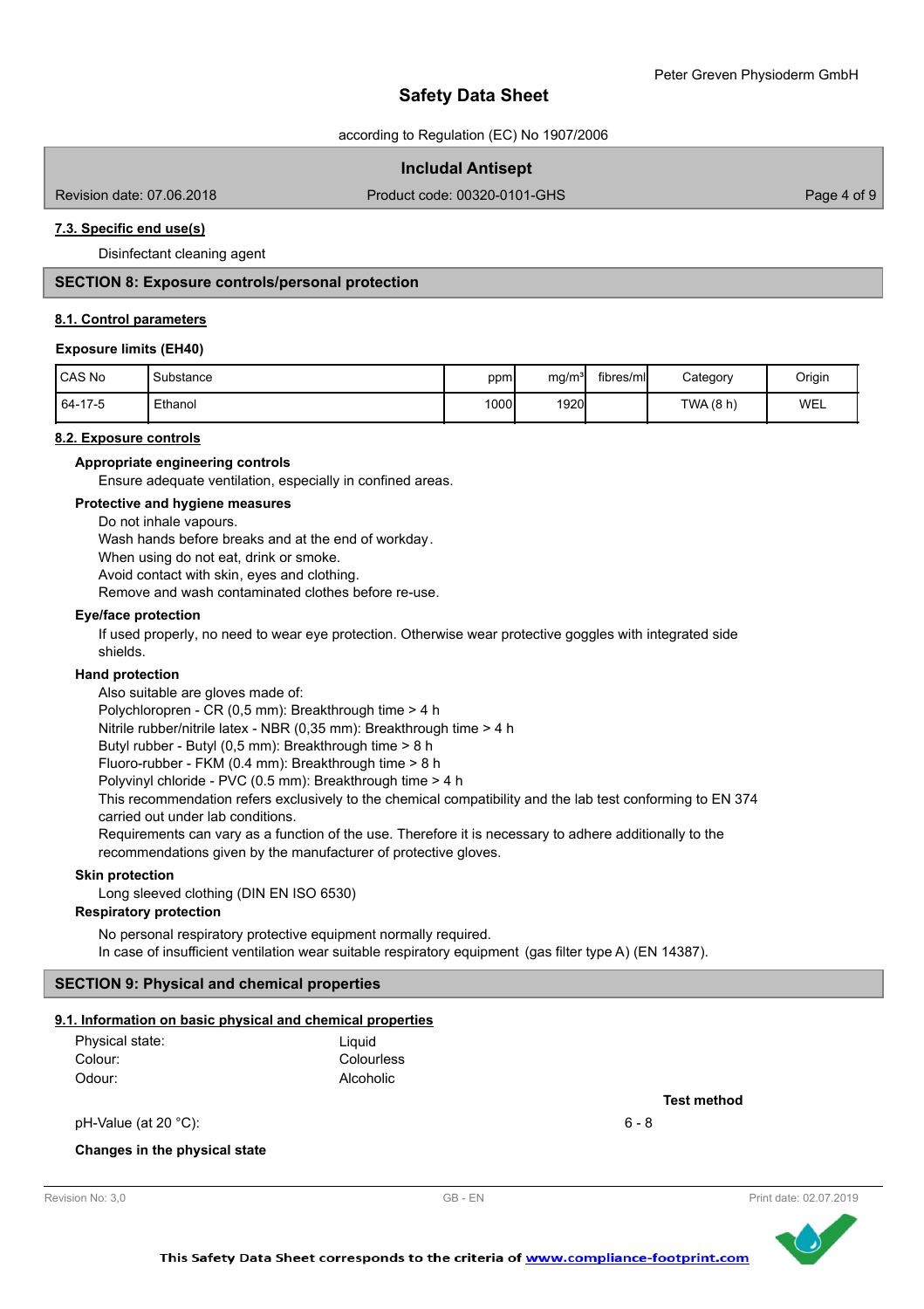according to Regulation (EC) No 1907/2006

|                                                            | <b>Includal Antisept</b>        |             |
|------------------------------------------------------------|---------------------------------|-------------|
| Revision date: 07.06.2018                                  | Product code: 00320-0101-GHS    | Page 5 of 9 |
| Melting point:<br>Initial boiling point and boiling range: | $\le$ - 10 °C<br>approx. 85 °C  |             |
| Flash point:                                               | 24 $^{\circ}$ C                 |             |
| Lower explosion limits:<br>Upper explosion limits:         | 3.4 vol. %                      |             |
| Ignition temperature:                                      | $>425$ °C                       |             |
| Density (at 20 $°C$ ):                                     | $0,92 - 0,93$ g/cm <sup>3</sup> |             |
| Water solubility:<br>(at 20 $°C$ )                         | Miscible                        |             |
| Solvent content:                                           | $< 50 \%$                       |             |
| 9.2. Other information                                     |                                 |             |

No data available

# **SECTION 10: Stability and reactivity**

### **10.1. Reactivity**

No decomposition if stored and applied as directed.

## **10.2. Chemical stability**

Stable under normal conditions.

#### **10.3. Possibility of hazardous reactions**

Reactions with oxidizing agents.

### **10.4. Conditions to avoid**

Vapour/air mixtures are explosive at intensive warming. Heating can release vapours which can be ignited.

# **10.5. Incompatible materials**

oxidizing agents

# **10.6. Hazardous decomposition products**

Carbon monoxide and carbon dioxide

# **SECTION 11: Toxicological information**

### **11.1. Information on toxicological effects**

## **Acute toxicity**

Based on available data, the classification criteria are not met. No toxicological data available.

#### Ethanol

LD50/oral/rat: 6200 mg/kg LC50/inhalation/rat: 95,6 mg/l/4 h

#### **Irritation and corrosivity**

Based on available data, the classification criteria are not met.

#### **Sensitising effects**

Based on available data, the classification criteria are not met.

## **Carcinogenic/mutagenic/toxic effects for reproduction**

Based on available data, the classification criteria are not met.

#### **STOT-single exposure**

Based on available data, the classification criteria are not met.



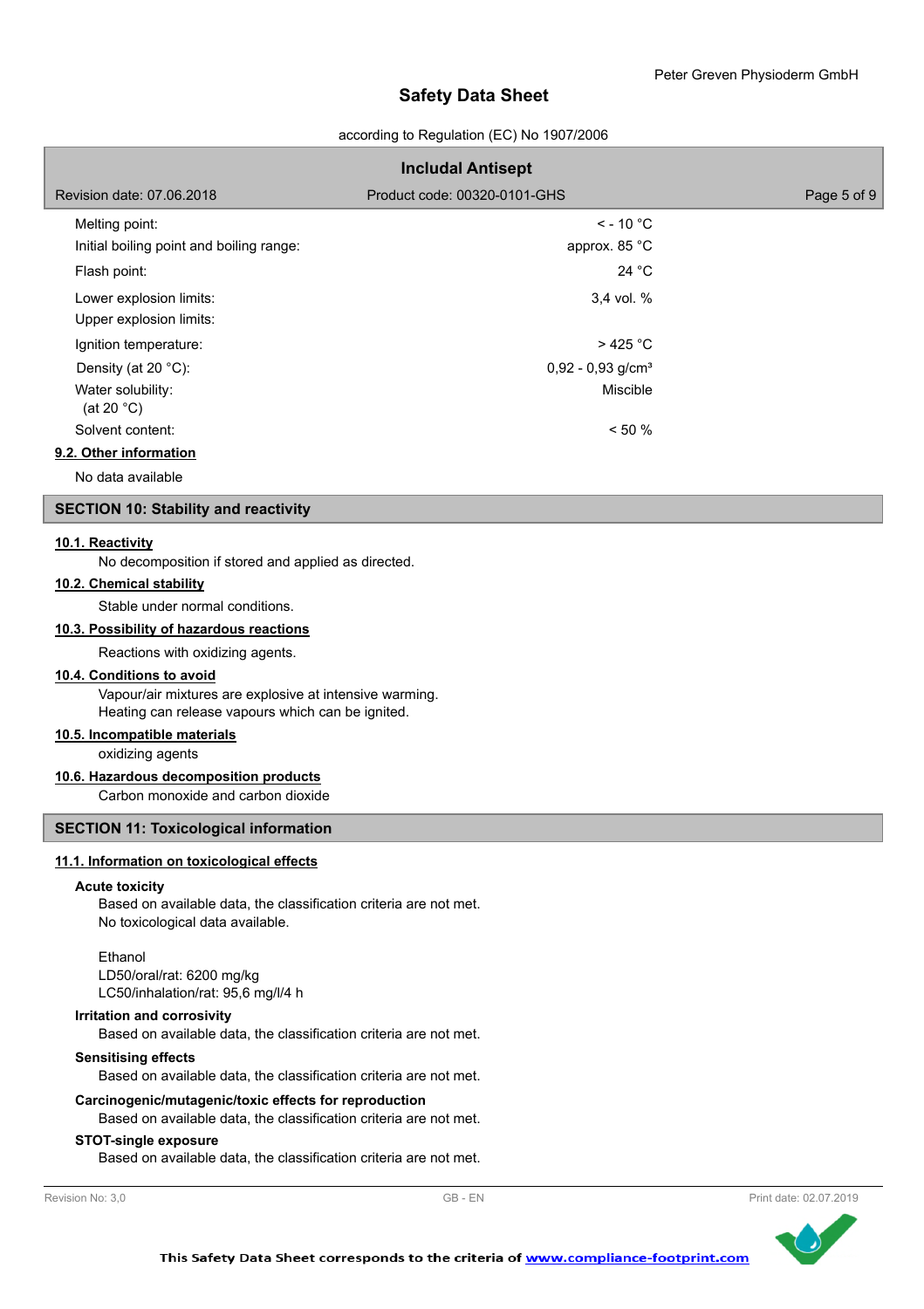according to Regulation (EC) No 1907/2006

# **Includal Antisept**

Revision date: 07.06.2018

Product code: 00320-0101-GHS Product code: 00320-0101-GHS

# **STOT-repeated exposure**

Based on available data, the classification criteria are not met.

## **Aspiration hazard**

Based on available data, the classification criteria are not met.

### **Additional information on tests**

Classification in compliance with the assessment procedure specified in the Regulation (EC) no 1272/2008.

# **Practical experience**

#### **Other observations**

Contact with eyes may cause irritation. Inhalation of vapours in high concentration can cause narcotic effects .

Components of the product may be absorbed into the body through the skin.

May cause irritation of the mucous membranes.

#### **Further information**

Skin compatibility of this product proved with dermatological certificate.

### **SECTION 12: Ecological information**

#### **12.1. Toxicity**

Ecological data are not available.

Ethanol LC50/Salmo gairdneri/24 h = 11200 mg/l NOEC/Fish = 250 mg/l [OECD 212] EC50/Ceriodaphnia dubia/48 h = 5012 mg/l EC50/Artemia salina/48 h = 857 mg/l NOEC/Ceriodaphnia dubia/10 d = 9,6 mg/l NOEC/Palaemonetes pugio = 79 mg/l EC50/Chlorella vulgaris/72 h = 275 mg/l EC10/Chlorella vulgaris/72 h = 11,5 mg/l EC50/Heterosigma akashiwo/96 h = 1900 mg/l EC50/Paramaecium caudatum/4 h = 5800 mg/l

# **12.2. Persistence and degradability**

No data available

Ethanol: Readily biodegradable (to OECD criteria).

### **12.3. Bioaccumulative potential**

No data available

### **12.4. Mobility in soil**

No data available

#### **12.5. Results of PBT and vPvB assessment**

According to Regulation (EC) No 1907/2006 (REACH) none of the substances, contained in this product are a PBT / vPvB substance.

**12.6. Other adverse effects**

Low hazard to waters.

#### **Further information**

Product is not allowed to discharge into the ground water or aquatic environment.

### **SECTION 13: Disposal considerations**

#### **13.1. Waste treatment methods**

## **Advice on disposal**

Where possible recycling is preferred to disposal. Can be incinerated, when in compliance with local regulations.

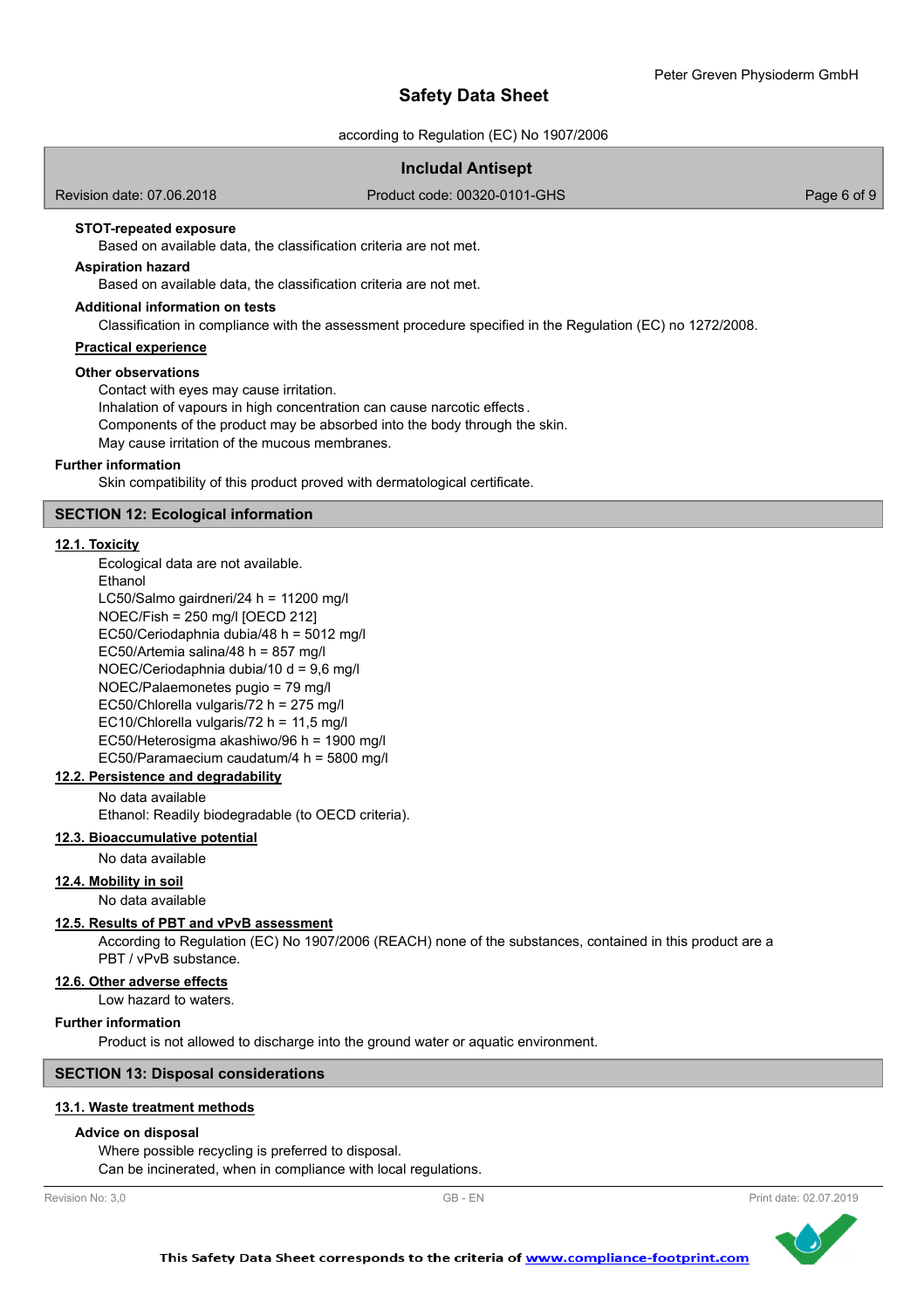according to Regulation (EC) No 1907/2006

|                                                                                                                         | <b>Includal Antisept</b>                                                                                                                                                                      |             |
|-------------------------------------------------------------------------------------------------------------------------|-----------------------------------------------------------------------------------------------------------------------------------------------------------------------------------------------|-------------|
| Revision date: 07.06.2018                                                                                               | Product code: 00320-0101-GHS                                                                                                                                                                  | Page 7 of 9 |
| Waste disposal number of waste from residues/unused products<br>070601<br>hazardous waste                               | WASTES FROM ORGANIC CHEMICAL PROCESSES; wastes from the MFSU of fats, grease,<br>soaps, detergents, disinfectants and cosmetics; aqueous washing liquids and mother liquors;                  |             |
| <b>Contaminated packaging</b><br>for reuse.<br>Packaging that cannot be cleaned should be disposed of like the product. | Empty containers should be taken for local recycling, recovery or waste disposal.<br>Contaminated packaging should be emptied as far as possible and after appropriate cleansing may be taken |             |
| <b>SECTION 14: Transport information</b>                                                                                |                                                                                                                                                                                               |             |
| Land transport (ADR/RID)                                                                                                |                                                                                                                                                                                               |             |
| 14.1. UN number:                                                                                                        | <b>UN 1987</b>                                                                                                                                                                                |             |
| 14.2. UN proper shipping name:                                                                                          | ALCOHOLS, N.O.S. (Ethanol)                                                                                                                                                                    |             |
| 14.3. Transport hazard class(es):                                                                                       | 3                                                                                                                                                                                             |             |
| 14.4. Packing group:                                                                                                    | Ш                                                                                                                                                                                             |             |
| Hazard label:                                                                                                           | 3                                                                                                                                                                                             |             |
| Classification code:                                                                                                    | F <sub>1</sub>                                                                                                                                                                                |             |
| Limited quantity:                                                                                                       | 5 L / 30 kg                                                                                                                                                                                   |             |
| Excepted quantity:                                                                                                      | E <sub>1</sub>                                                                                                                                                                                |             |
| Transport category:                                                                                                     | 3                                                                                                                                                                                             |             |
| Hazard No:<br>Tunnel restriction code:                                                                                  | 30<br>D/E                                                                                                                                                                                     |             |
| Inland waterways transport (ADN)                                                                                        |                                                                                                                                                                                               |             |
| 14.1. UN number:                                                                                                        | <b>UN 1987</b>                                                                                                                                                                                |             |
| 14.2. UN proper shipping name:                                                                                          | ALCOHOLS, N.O.S. (Ethanol)                                                                                                                                                                    |             |
| 14.3. Transport hazard class(es):                                                                                       | 3                                                                                                                                                                                             |             |
| 14.4. Packing group:                                                                                                    | Ш                                                                                                                                                                                             |             |
| Hazard label:                                                                                                           | 3                                                                                                                                                                                             |             |
|                                                                                                                         |                                                                                                                                                                                               |             |
| Classification code:                                                                                                    | F1                                                                                                                                                                                            |             |
| Limited quantity:                                                                                                       | 5L/30 kg                                                                                                                                                                                      |             |
| Excepted quantity:                                                                                                      | E1                                                                                                                                                                                            |             |
| <b>Marine transport (IMDG)</b>                                                                                          |                                                                                                                                                                                               |             |
| 14.1. UN number:                                                                                                        | <b>UN 1987</b>                                                                                                                                                                                |             |
| 14.2. UN proper shipping name:                                                                                          | ALCOHOLS, N.O.S. (Ethanol)                                                                                                                                                                    |             |
| 14.3. Transport hazard class(es):                                                                                       | 3<br>Ш                                                                                                                                                                                        |             |
| 14.4. Packing group:<br>Hazard label:                                                                                   | 3                                                                                                                                                                                             |             |
|                                                                                                                         |                                                                                                                                                                                               |             |



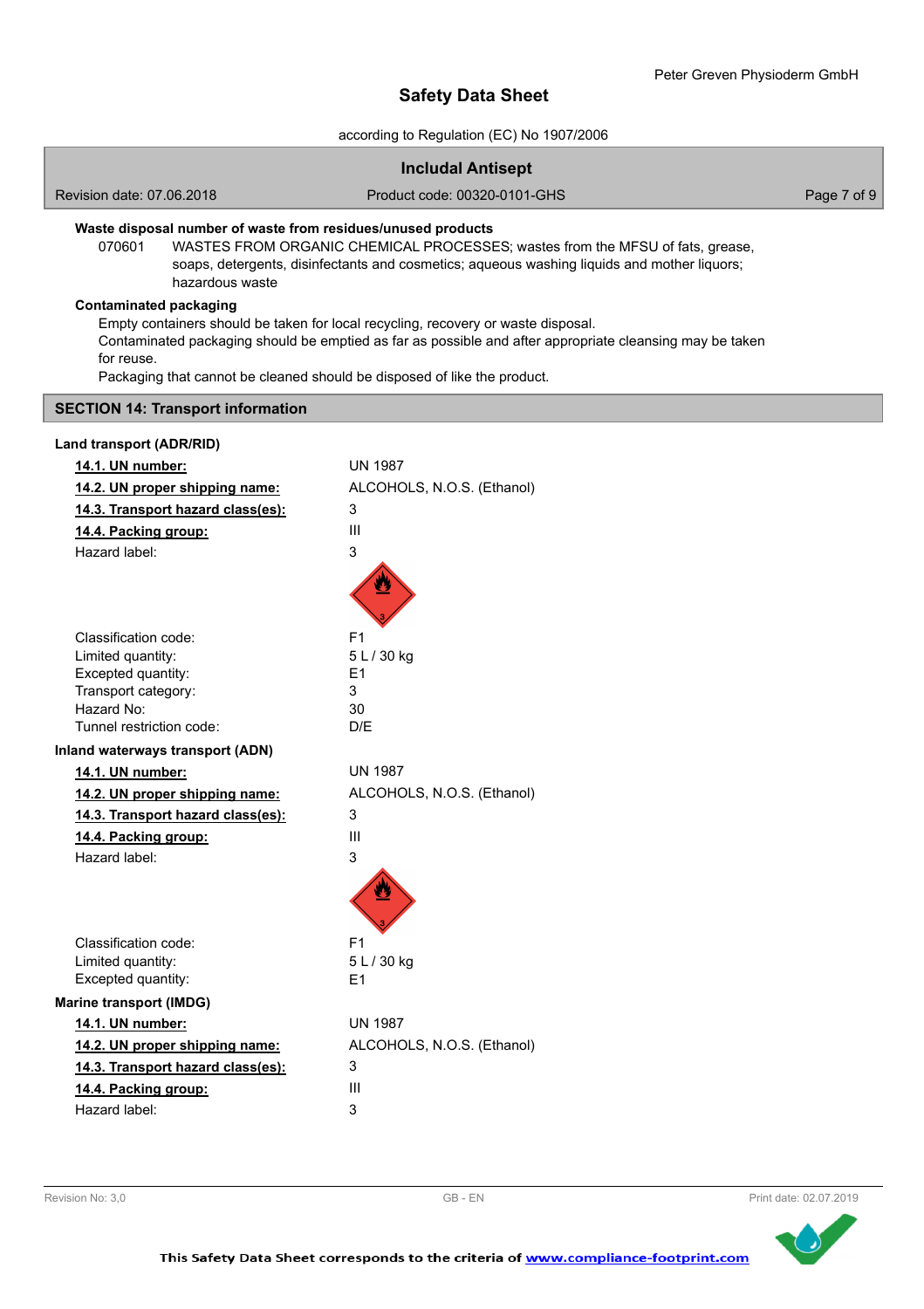according to Regulation (EC) No 1907/2006

| <b>Includal Antisept</b>                                                                                                                                             |                                                             |                                                                                                                                                                                                                               |             |
|----------------------------------------------------------------------------------------------------------------------------------------------------------------------|-------------------------------------------------------------|-------------------------------------------------------------------------------------------------------------------------------------------------------------------------------------------------------------------------------|-------------|
| Revision date: 07.06.2018                                                                                                                                            | Product code: 00320-0101-GHS                                |                                                                                                                                                                                                                               | Page 8 of 9 |
|                                                                                                                                                                      |                                                             |                                                                                                                                                                                                                               |             |
| Marine pollutant:<br>Limited quantity:<br>Excepted quantity:<br>EmS:                                                                                                 | No<br>5 L / 30 kg<br>E1<br>$F-E$ , S-D                      |                                                                                                                                                                                                                               |             |
| Air transport (ICAO-TI/IATA-DGR)                                                                                                                                     |                                                             |                                                                                                                                                                                                                               |             |
| 14.1. UN number:<br>14.2. UN proper shipping name:<br>14.3. Transport hazard class(es):<br>14.4. Packing group:<br>Hazard label:                                     | <b>UN 1987</b><br>ALCOHOLS, N.O.S. (Ethanol)<br>3<br>Ш<br>3 |                                                                                                                                                                                                                               |             |
| Limited quantity Passenger:                                                                                                                                          | 10 <sub>L</sub>                                             |                                                                                                                                                                                                                               |             |
| Passenger LQ:                                                                                                                                                        | Y344                                                        |                                                                                                                                                                                                                               |             |
| Excepted quantity:<br>IATA-packing instructions - Passenger:<br>IATA-max. quantity - Passenger:<br>IATA-packing instructions - Cargo:<br>IATA-max. quantity - Cargo: | E1                                                          | 355<br>60L<br>366<br>220L                                                                                                                                                                                                     |             |
| 14.5. Environmental hazards                                                                                                                                          |                                                             |                                                                                                                                                                                                                               |             |
| ENVIRONMENTALLY HAZARDOUS:                                                                                                                                           | no                                                          |                                                                                                                                                                                                                               |             |
| 14.6. Special precautions for user<br>Take the usual precautions when handling with chemicals.                                                                       |                                                             |                                                                                                                                                                                                                               |             |
| 14.7. Transport in bulk according to Annex II of Marpol and the IBC Code<br>The transport takes place only in approved and appropriate packaging.                    |                                                             |                                                                                                                                                                                                                               |             |
| <b>SECTION 15: Regulatory information</b>                                                                                                                            |                                                             |                                                                                                                                                                                                                               |             |
| 15.1. Safety, health and environmental regulations/legislation specific for the substance or mixture                                                                 |                                                             |                                                                                                                                                                                                                               |             |
| EU regulatory information                                                                                                                                            |                                                             |                                                                                                                                                                                                                               |             |
| 2004/42/EC (VOC):<br>Information according to 2012/18/EU<br>(SEVESO III):                                                                                            | 45 %<br>P5c FLAMMABLE LIQUIDS                               |                                                                                                                                                                                                                               |             |
| National regulatory information                                                                                                                                      |                                                             |                                                                                                                                                                                                                               |             |
| Employment restrictions:                                                                                                                                             | nursing mothers.                                            | Observe restrictions to employment for juvenils according to the 'juvenile<br>work protection guideline' (94/33/EC). Observe employment restrictions<br>under the Maternity Protection Directive (92/85/EEC) for expectant or |             |
| 15.2. Chemical safety assessment<br>For this substance a chemical safety assessment has not been carried out.                                                        |                                                             |                                                                                                                                                                                                                               |             |
| <b>SECTION 16: Other information</b>                                                                                                                                 |                                                             |                                                                                                                                                                                                                               |             |

# **Changes**

Revision No: 3,0 **CB - EN** Revision No: 3,0 **Print date: 02.07.2019**